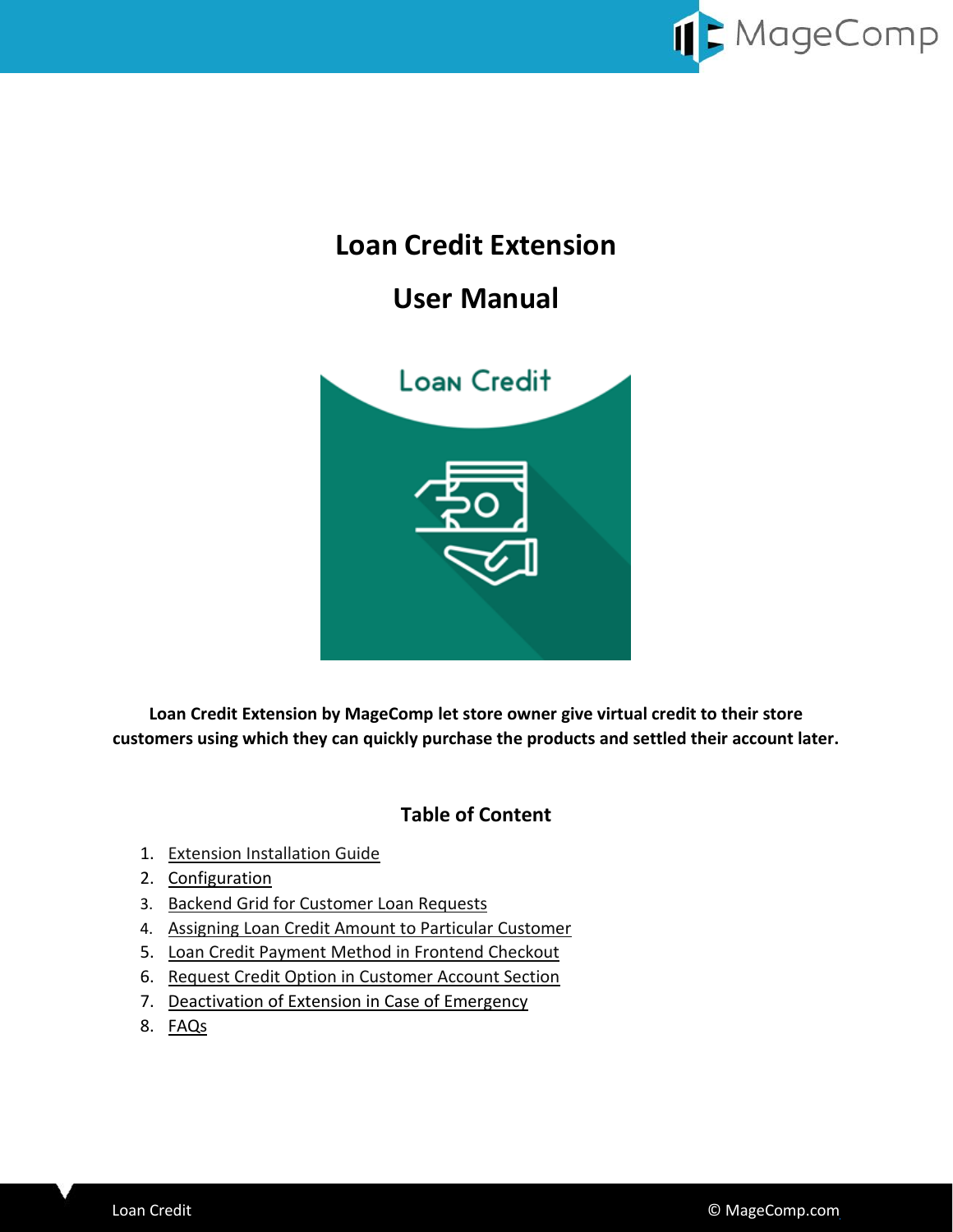

#### <span id="page-1-0"></span>**1. Extension Installation Guide**

- Go to My downloadable products. The file that you download normally is a zip file.
- Use FTP client (such as Filezilla, WinSCP, cuteFtp) to upload or copy all folders in the zip package to your Magneto site root folder. This will not overwrite any existing files, just add new files to the folder structure.
- Open Command line in folder root of Magento and run following command respectively:
	- o php bin/magento setup:upgrade
	- o php bin/magento setup:static-content:deploy
	- o php bin/magento indexer:reindex
	- o php bin/magento cache:flush
- Navigate to Stores/Configuration, if you can see the extension tab, it is installed properly.
- If you need professional help regarding [Magento Extension Installation,](https://magecomp.com/magento-professional-installation.html) Feel free to contact us any time.

#### <span id="page-1-1"></span>**2. Configuration**

Once you have successfully installed the extension, go to **Store Configuration Sales → Payment Methods → Other Payment Methods → Loan Credit** to configure the extension for use.

- **Enabled:** Option to enable or disable extension.
- **Title:** Set Loan Credit title to display in store frontend.
- **New Order Status:** From here you can assign new order status.
- **Payment from Applicable Countries:** You can use this option to enable loan credit payment method for all or selected countries as per business need.
- **Payment from Specific Countries:** If you want to enable loan credit payment method for specific countries, you can make countries selection from here.
- **Minimum Order Total:** Using this option, you can set minimum Order total to enable Loan Credit Payment method for customers.
- **Maximum Order Total:** Enter maximum Order total amount to enable Loan Credit Payment method for customers.
- **Sort Order:** You can assign sort order to display Proxy Pay on the top of all Payment methods.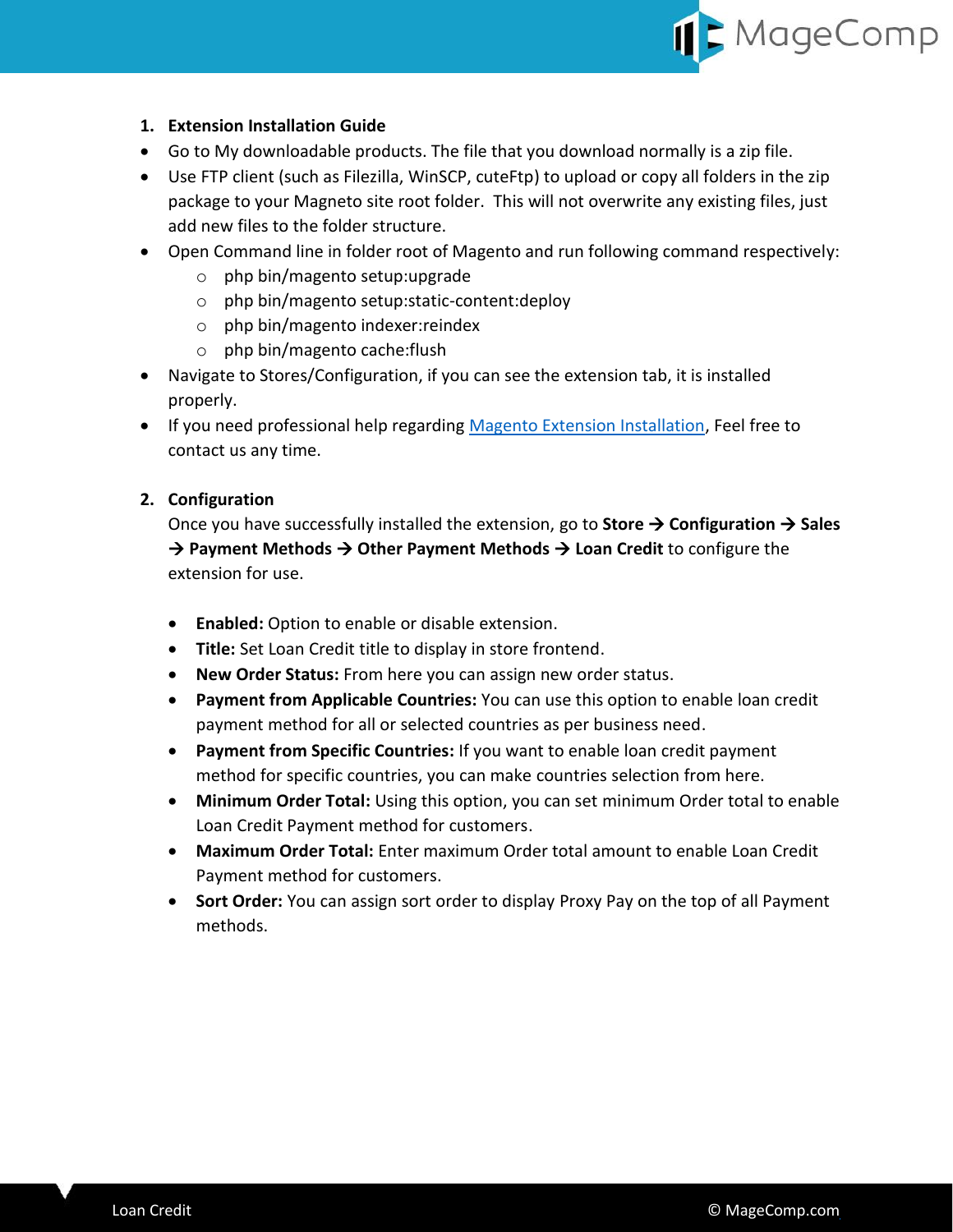

| Loancredit<br>⊝                                                                                               |                                                                                                                                          |                                                                                                         |
|---------------------------------------------------------------------------------------------------------------|------------------------------------------------------------------------------------------------------------------------------------------|---------------------------------------------------------------------------------------------------------|
| Enabled<br><b>Iwebsite1</b>                                                                                   | Yes                                                                                                                                      | Enable or disable extension from here                                                                   |
| <b>Title</b><br>[store view]                                                                                  | Loancredit Payment Method                                                                                                                | Set Loan Credit title to display on Frontend                                                            |
| <b>New Order Status</b><br>[website]                                                                          | Pending                                                                                                                                  | Select new default order status                                                                         |
| <b>Payment from Applicable Countries</b><br>[website]                                                         | <b>All Allowed Countries</b>                                                                                                             | $\boldsymbol{\mathrm{v}}$                                                                               |
| <b>Payment from Specific Countries</b><br>[website]                                                           | Afghanistan<br>Åland Islands<br>Albania<br>Algeria<br>American Samoa<br>Andorra<br>Angola<br>Anguilla<br>Antarctica<br>Antigua & Barbuda | A.<br>П<br>Select countries or enable<br>Loan Credit method<br>applicable for all.                      |
| <b>Minimum Order Total</b><br>[website]<br><b>Maximum Order Total</b><br>[website]<br>Sort Order<br>[website] |                                                                                                                                          | Set minimum and maximum<br>order total amount for Loan<br>Credit if needed.<br>Set sort order if needed |

### <span id="page-2-0"></span>**3. Backend Grid for Customer Loan Requests**

Once you have configured the extension properly from the store backend, your customer will able to make loan credit request from the store frontend. The extension is designed to collect all customer Loan Credit Request and it will automatically listed in this backend grid.

|                          | <b>Customer Loan Requests</b> |                          | Backend Grid to collect Loan Credit Requests from Customers. |                             | loancredit $\blacktriangledown$ |
|--------------------------|-------------------------------|--------------------------|--------------------------------------------------------------|-----------------------------|---------------------------------|
|                          | Search by keyword             | Q                        | $\bullet$ Default View $\bullet$<br>Filters                  | $\bullet$ Columns $\bullet$ | <b>≛</b> Export ▼               |
| Actions                  | $\blacktriangledown$          | 2 records found          | 20                                                           | $\bullet$   per page        | of 1                            |
| $\overline{\phantom{a}}$ | <b>Customer Name</b>          | <b>Customer Email</b>    | <b>Loan Reason</b>                                           | <b>Loan Amount</b>          | <b>Loan Status</b>              |
|                          | Amy Blake                     | amyblakehWX@magecomp.com | Just for fun                                                 | 250,0000                    | Pending                         |
|                          | MageComp Test                 | test.magecom@gmail.com   | We will sattled at the end of month.                         | 500,0000                    | Pending                         |
|                          | John Doe                      | Johndoe@magecomp.com     | Because need product in urgency                              | 100,0000                    | Approve                         |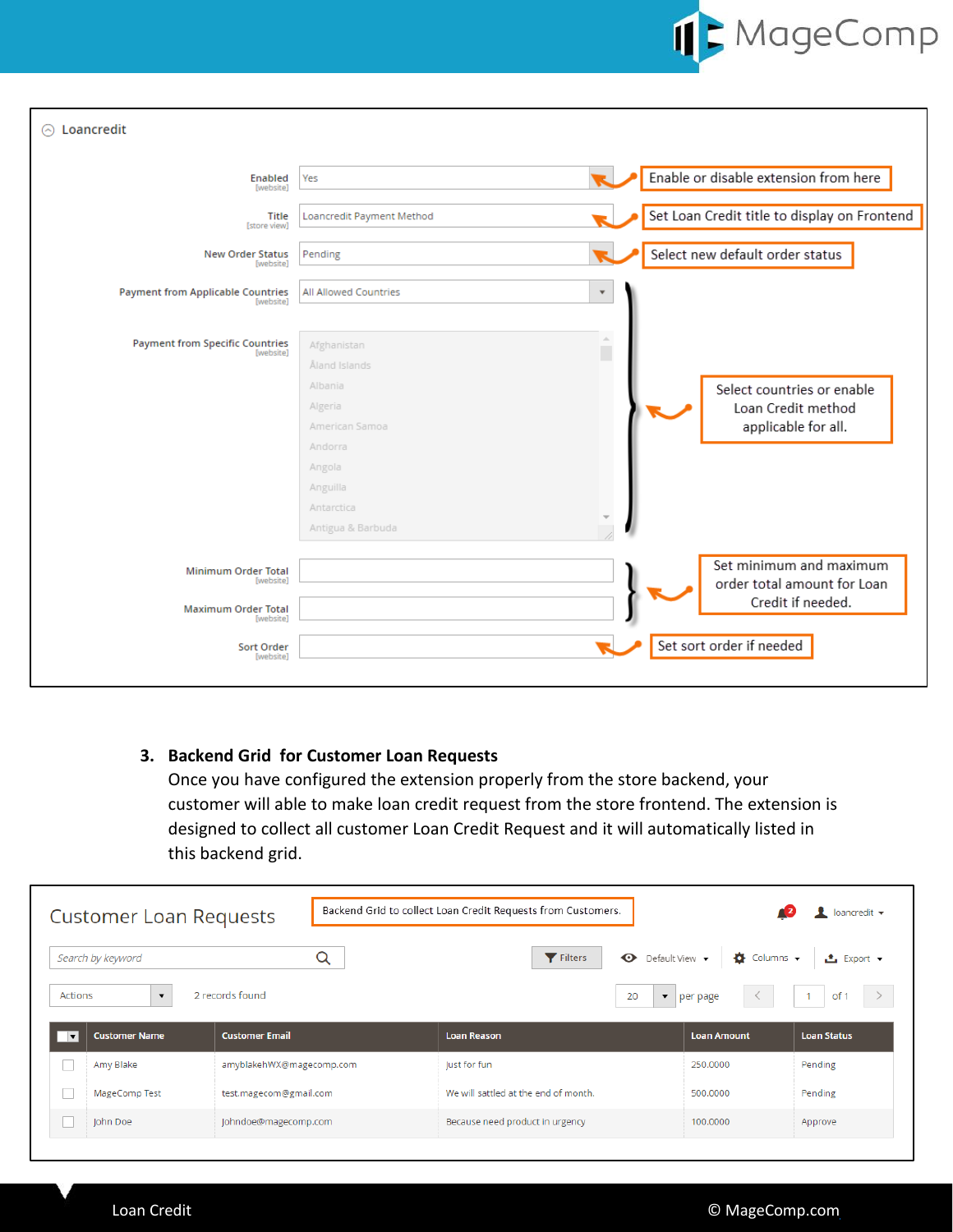

You can use grid option to accept customer loan request if needed .

|              | <b>Customer Loan Requests</b>             |                                                                        |                                               |                                  | loancredit v       |
|--------------|-------------------------------------------|------------------------------------------------------------------------|-----------------------------------------------|----------------------------------|--------------------|
|              | Search by keyword                         | Q                                                                      | Success message for customer request approval | $\bullet$ Columns $\bullet$      | <b>上</b> Export ▼  |
| $\checkmark$ | Total 1 Loan Credit Requests is Approved. |                                                                        |                                               |                                  |                    |
| Actions      | $\blacktriangle$                          | You can Approve one or more customer's Loan<br>Credit Requests at Once | 20                                            | $\blacktriangleright$   per page | of 1               |
| Approve      | CUSCOTION INCHINE                         | <b>Customer Email</b>                                                  | <b>Loan Reason</b>                            | <b>Loan Amount</b>               | <b>Loan Status</b> |
|              | Amy Blake                                 | amyblakehWX@magecomp.com                                               | Just for fun                                  | 250,0000                         | Pending            |
| $\checkmark$ | MageComp Test                             | test.magecom@gmail.com                                                 | We will sattled at the end of month.          | 500,0000                         | Pending            |
|              | John Doe                                  | Johndoe@magecomp.com                                                   | Because need product in urgency               | 100.0000                         | Approve            |
|              |                                           |                                                                        |                                               |                                  |                    |

### <span id="page-3-0"></span>**4. Assigning Loan Credit Amount to Particular Customer**

Using backend option, store admin can easily assign Loan credit amount to specific customer if needed. You will able to find a Loan Credit Amount option under the hood of customer account information in Magento backend.

| <b>MageComp Test</b>      | $\leftarrow$ Back | <b>Delete Customer</b>     | Reset                | <b>Create Order</b>                   | <b>Reset Password</b>                          | Force Sign-In | <b>Save and Continue Edit</b>                              | <b>Save Customer</b> |
|---------------------------|-------------------|----------------------------|----------------------|---------------------------------------|------------------------------------------------|---------------|------------------------------------------------------------|----------------------|
| <b>Customer View</b>      |                   |                            |                      | Associate to Website * Main Website * | Ø                                              |               |                                                            |                      |
| Account Information       |                   |                            | Group $\star$        | General<br>$\mathbf{v}$               |                                                |               |                                                            |                      |
| Addresses                 |                   |                            |                      |                                       | Disable Automatic Group Change Based on VAT ID |               |                                                            |                      |
| Orders                    |                   |                            | <b>Name Prefix</b>   |                                       |                                                |               |                                                            |                      |
| <b>Billing Agreements</b> |                   |                            | First Name *         | MageComp                              |                                                |               |                                                            |                      |
| Newsletter                |                   | <b>Middle Name/Initial</b> |                      |                                       |                                                |               |                                                            |                      |
| <b>Product Reviews</b>    |                   |                            | Last Name *          | Test                                  |                                                |               |                                                            |                      |
| <b>Wish List</b>          |                   |                            | <b>Name Suffix</b>   |                                       |                                                |               |                                                            |                      |
|                           |                   |                            | $\star$<br>Email     | chirag.magecomp@gmail.com             |                                                |               |                                                            |                      |
|                           |                   |                            | <b>Date of Birth</b> | Ë                                     |                                                |               | Enter Loan Credit amount to<br>assign particular Customer. |                      |
|                           |                   |                            | <b>Credit Amount</b> | 5000                                  |                                                |               |                                                            |                      |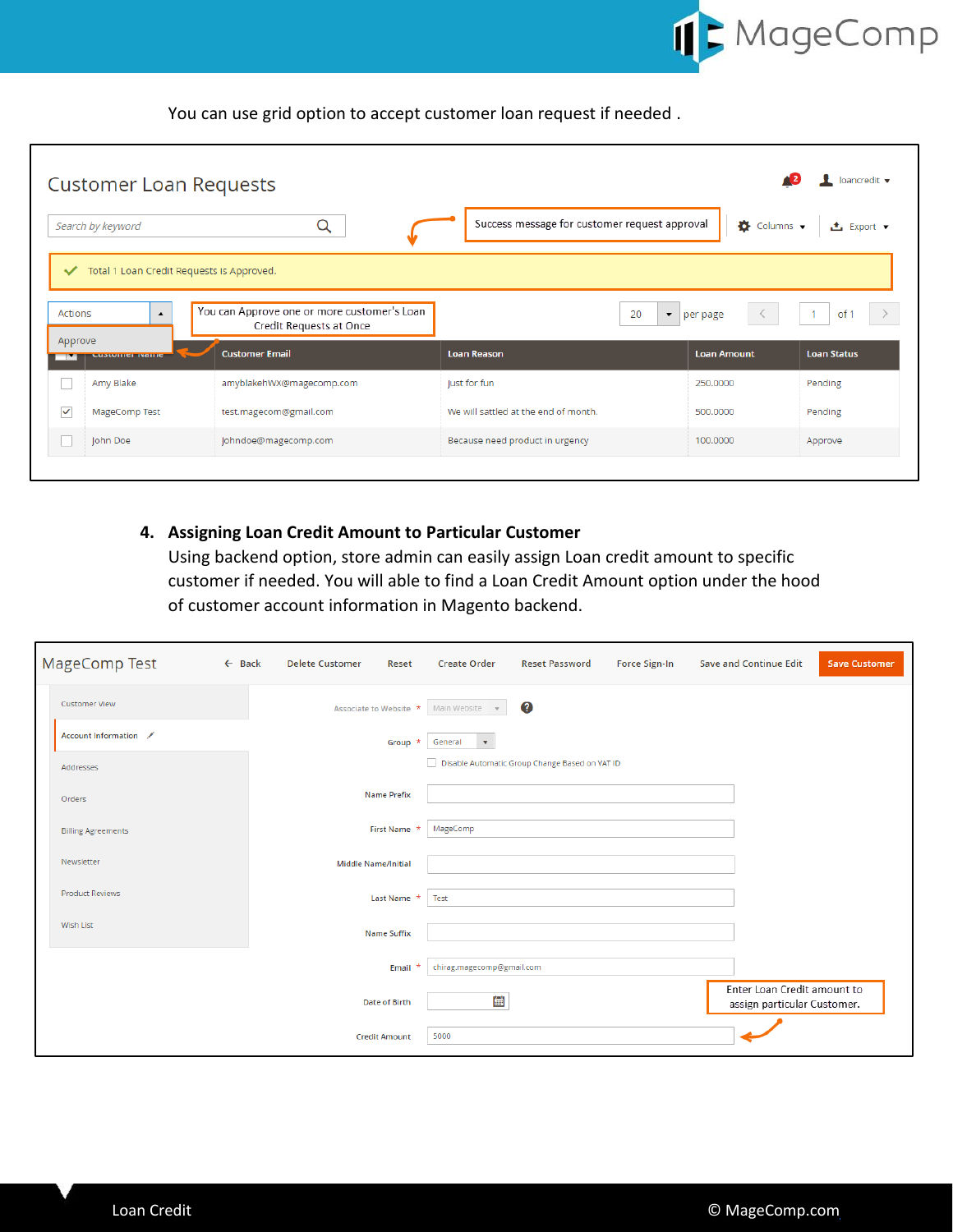

#### <span id="page-4-0"></span>**5. Loan Credit Payment Method in Frontend Checkout**

Once you have assigned Loan Credit to your store customers, he or she will able to place an Order using Loan Credit Payment method. The Loan Credit Payment method will only displayed in frontend checkout if cart total amount is less than available Loan Credit otherwise it will no longer available for that customer.

|                                              | Loan Credit Payment method in frontend Checkout | Search entire store here      | $\overline{m}$ 1<br>Q |
|----------------------------------------------|-------------------------------------------------|-------------------------------|-----------------------|
| ✓<br>Shipping<br>Review & Payments           |                                                 |                               |                       |
| Payment Method:                              |                                                 |                               |                       |
| <b>O</b> Loancredit Payment Method           |                                                 | <b>Order Summary</b>          |                       |
| My billing and shipping address are the same |                                                 | Cart Subtotal                 | ₹100.00               |
| MageComp Test                                |                                                 | Incl. of SGST                 | ₹7.63                 |
| #305, Eva Surbhi Complex, Waghawadi Road     |                                                 | Incl. of CGST                 | ₹7.63                 |
| Bhavnagar, Gujarat 364001<br>India           |                                                 | Shipping<br>Flat Rate - Fixed | ₹5.00                 |
| 9898989898                                   |                                                 | Incl. of Shipping SGST        | ₹0.38                 |
|                                              |                                                 | Incl. of Shipping CGST        | ₹0.38                 |
|                                              | <b>Place Order</b>                              | <b>Order Total</b>            | ₹105.00               |
| Check / Money order<br>$\circ$               |                                                 | 1 Item in Cart                | $\checkmark$          |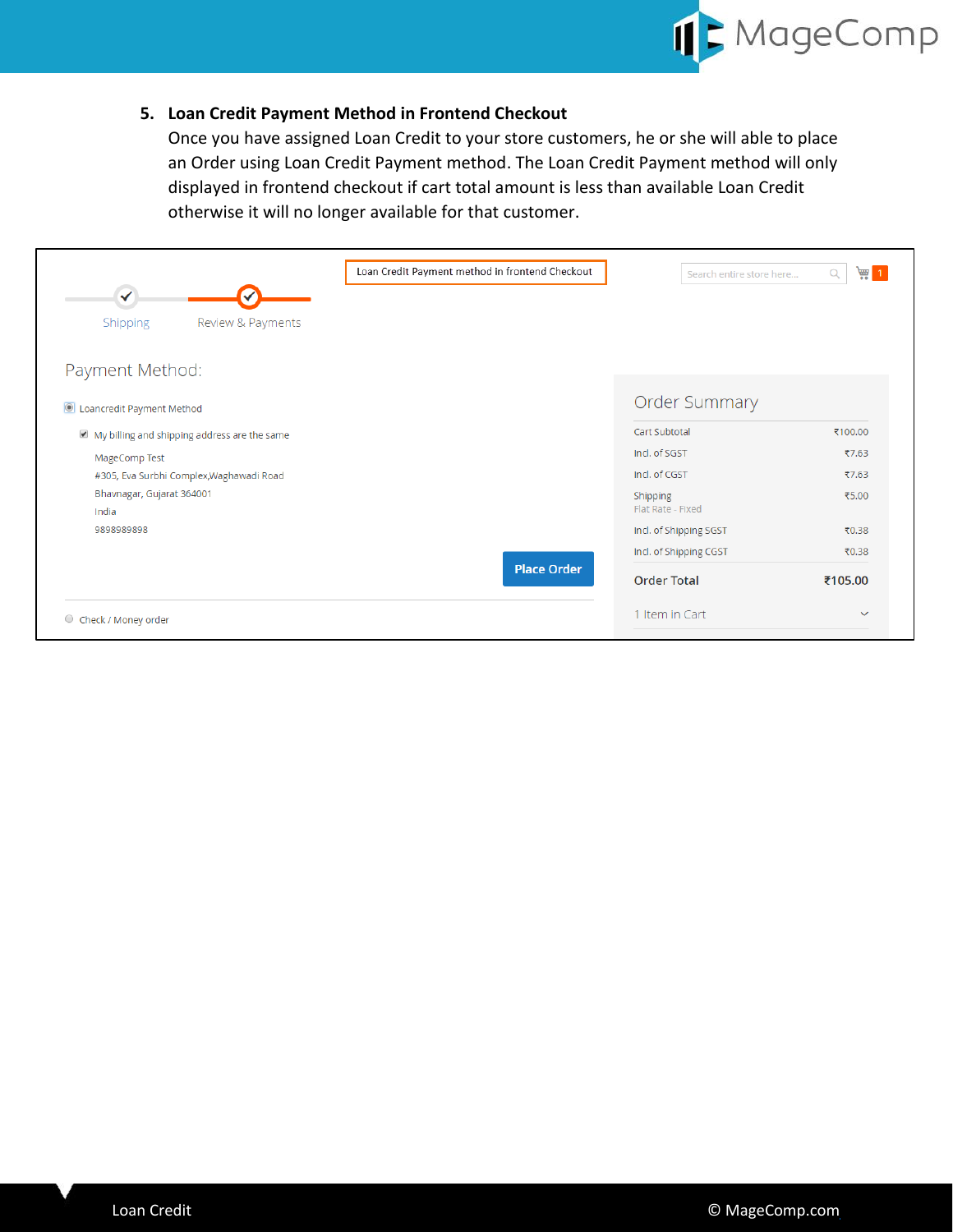

#### **Loan Credit Payment Method in Frontend Order View**

Once customer have place an Order using Loan Credit Payment method, they will find Loan Credit Payment under Payments tab.

| Order # 000000001                                                                                                             |            |                                             |            | PENDING |                                                                                                                              |   |             |         |                                                    |                    |
|-------------------------------------------------------------------------------------------------------------------------------|------------|---------------------------------------------|------------|---------|------------------------------------------------------------------------------------------------------------------------------|---|-------------|---------|----------------------------------------------------|--------------------|
| December 5, 2018<br>Reorder                                                                                                   |            |                                             |            |         |                                                                                                                              |   |             |         |                                                    | <b>Print Order</b> |
| <b>Items Ordered</b>                                                                                                          |            |                                             |            |         |                                                                                                                              |   |             |         |                                                    |                    |
|                                                                                                                               |            |                                             |            |         | CGST                                                                                                                         |   | SGST        |         | <b>IGST</b>                                        |                    |
| Product<br>Name                                                                                                               | <b>SKU</b> | Price                                       | Qty        | Rate    | Amount                                                                                                                       |   | Rate Amount | Rate    | Amount                                             | Subtotal           |
| Loancredit1 Loancredit1                                                                                                       |            | ₹100.00                                     | Ordered: 1 | 9       | ₹7.63                                                                                                                        | 9 | ₹7.63       | $\circ$ | ₹0.00                                              | ₹100.00            |
|                                                                                                                               |            |                                             |            |         |                                                                                                                              |   |             |         | Subtotal                                           | ₹100.00            |
|                                                                                                                               |            |                                             |            |         |                                                                                                                              |   |             |         | Incl. of CGST                                      | ₹7.63              |
|                                                                                                                               |            |                                             |            |         |                                                                                                                              |   |             |         | Incl. of SGST                                      | ₹7.63              |
|                                                                                                                               |            |                                             |            |         |                                                                                                                              |   |             |         | Shipping & Handling                                | ₹5.00              |
|                                                                                                                               |            |                                             |            |         |                                                                                                                              |   |             |         | Incl. of Shipping CGST                             | ₹0.38              |
|                                                                                                                               |            |                                             |            |         |                                                                                                                              |   |             |         | Incl. of Shipping SGST                             | ₹0.38              |
|                                                                                                                               |            |                                             |            |         |                                                                                                                              |   |             |         | <b>Grand Total</b>                                 | ₹105.00            |
| Order Information                                                                                                             |            |                                             |            |         |                                                                                                                              |   |             |         |                                                    |                    |
| <b>Shipping Address</b><br>MageComp Test<br>#305, Eva Surbhi Complex<br>Waghawadi Road<br>Bhavnagar, Gujarat, 364001<br>India |            | <b>Shipping Method</b><br>Flat Rate - Fixed |            |         | <b>Billing Address</b><br>MageComp Test<br>#305, Eva Surbhi Complex<br>Waghawadi Road<br>Bhavnagar, Gujarat, 364001<br>India |   |             |         | <b>Payment Method</b><br>Loancredit Payment Method |                    |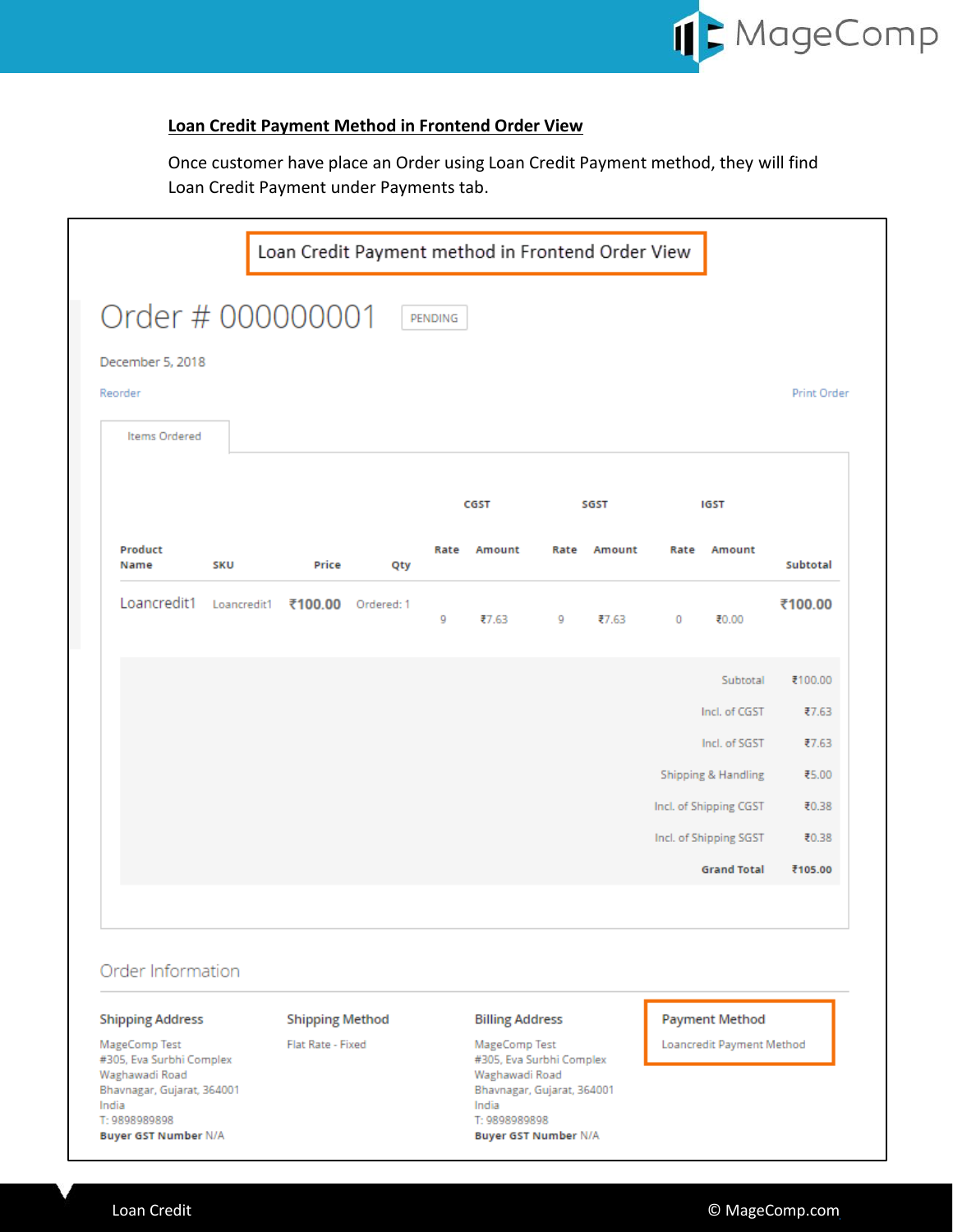

#### **Loan Credit Payment Method in Backend Order View**

|            |                                 |                   | Loan Credit Payment method in Backend Order View |                         |                   |      |                                            |             |             |         |              |
|------------|---------------------------------|-------------------|--------------------------------------------------|-------------------------|-------------------|------|--------------------------------------------|-------------|-------------|---------|--------------|
| #000000001 |                                 | $\leftarrow$ Back | Cancel                                           |                         | <b>Send Email</b> | Hold | Invoice                                    |             | Ship        | Reorder | Edit         |
|            | Payment & Shipping Method       |                   |                                                  |                         |                   |      |                                            |             |             |         |              |
|            | <b>Payment Information</b>      |                   |                                                  |                         |                   |      | <b>Shipping &amp; Handling Information</b> |             |             |         |              |
|            | Loancredit Payment Method       |                   |                                                  | Flat Rate - Fixed ₹5.00 |                   |      |                                            |             |             |         |              |
|            | The order was placed using INR. |                   |                                                  |                         |                   |      |                                            |             |             |         |              |
|            |                                 |                   |                                                  |                         |                   |      |                                            |             |             |         |              |
|            | Items Ordered                   |                   |                                                  |                         |                   |      |                                            |             |             |         |              |
|            |                                 |                   |                                                  |                         | <b>Discount</b>   | Tax  |                                            |             |             |         | <b>Row</b>   |
|            | <b>Product</b>                  | <b>Price</b>      | Qty                                              | <b>Subtotal</b>         | <b>Amount</b>     |      | <b>Amount</b>                              | <b>CGST</b> | <b>SGST</b> | IGST    | <b>Total</b> |
|            | Loancredit1                     | ₹100.00           | Ordered 1                                        | ₹84.74                  | ₹0.00             |      | ₹84.74                                     | ₹7.63       | ₹7.63       | ₹0.00   | ₹100.00      |
|            | SKU:<br>Loancredit1             |                   |                                                  |                         |                   |      |                                            | 9.00%       | 9.00%       | 0.00%   |              |
|            | <b>HSN CODE: N/A</b>            |                   |                                                  |                         |                   |      |                                            |             |             |         |              |

#### <span id="page-6-0"></span>**6. Request Credit Option in Customer Account Section**

The extension allows store customer to make a Loan Credit Request at any time from their account section. To identify genuine Customer Loan Credit Request, Customer have to enter reason why they need Loan Credit.

|                                                                                                                                       | Frontend Customer Loan Credit Request Form                                                                                                                         |
|---------------------------------------------------------------------------------------------------------------------------------------|--------------------------------------------------------------------------------------------------------------------------------------------------------------------|
| <b>Account Dashboard</b><br><b>Account Information</b>                                                                                | Request a Credit                                                                                                                                                   |
| Address Book                                                                                                                          | Your Credit Balance:                                                                                                                                               |
| Request a Credit<br>My Orders<br>My Downloadable Products<br>Newsletter Subscriptions<br>Stored Payment Methods<br>My Product Reviews | Loan Amount *<br>500<br>Your Customer can Enter Amount and Reason for<br>Requesting Loan Credit if needed.<br>Loan Reason *<br>We will sattled at the end of month |
| <b>Billing Agreements</b><br>My Wish List                                                                                             | Submit                                                                                                                                                             |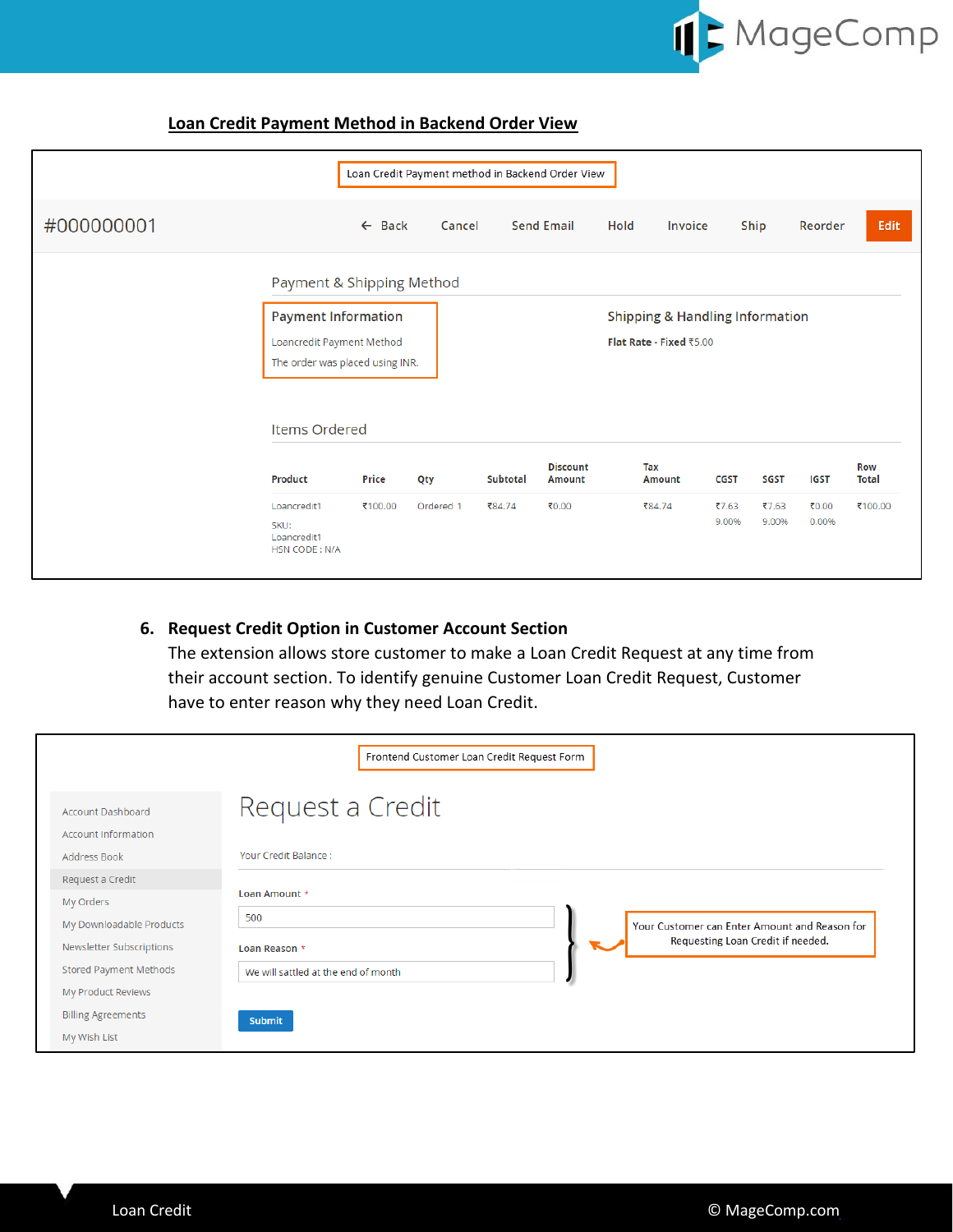

- <span id="page-7-0"></span>**7. Deactivation of Extension in Case of Emergency**
- Manually delete all the files and content from following folders in your Magento root:
	- $\checkmark$  var/cache/\*
	- $\checkmark$  var/session/\*
- Make sure you've uploaded all files from the downloaded package.
- Go to **app/etc/modules/Magecomp\_ Loancredit.xml** and replace **<active>true</active>** with **<active>false</active>**
- Then repeat Step 1 and if something goes wrong, please contact us at <https://magecomp.com/support/>
- <span id="page-7-1"></span>**8. FAQs**
- **What if I get "Access denied" error after installation of the extension?** Whenever you get Access denied error while clicking on the extension tab after installation, log out admin panel and re-login.